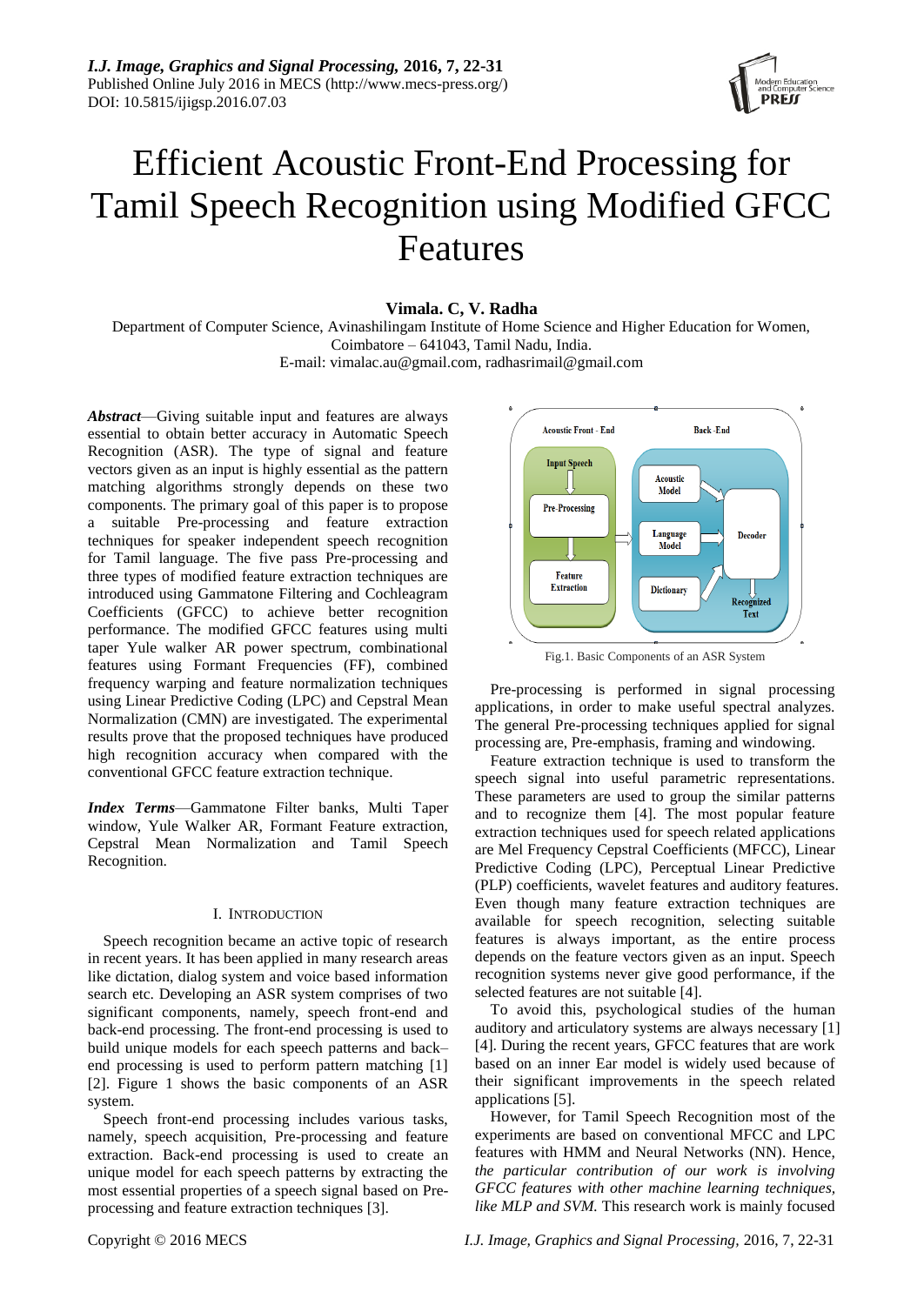to propose efficient front-end processing techniques for Tamil Speech Recognition by implementing Five Pass Pre-processing and modified GFCC features.

The paper is organized as follows. Section 2 presents the related works on GFCC technique. Section 3 broadly discusses the proposed Pre-processing and feature extraction techniques introduced for Tamil ASR. The experimental results of the existing and proposed techniques are briefly presented in section 4. The findings and discussions are given in section 5. Finally, conclusion and future works are discussed in section 6.

## II. RELATED WORKS

This section presents the related research work carried out particularly for GFCC features used for various speech related applications. The research findings from our previous experiments by using GFCC features are also presented at the end of this section.

R. Schluter, L. Bezrukov, H. Wagner and H. Ney (2007) say that the Gammatone features lead to competitive results for large vocabulary speech recognition. Further, different methods to combine Gammatone features with a number of standard acoustic features such as MFCC, PLP, MF-PLP and Vocal Tract Length Normalization (VTLN) were investigated. Best results were obtained when combining all features using weighted ROVER, resulting in a relative improvement of about 12% in word error rate compared to the best single feature system [5].

Hui Yin, Volker Hohmann and Climent Nadeu (2011) have proposed a variety of features based on Gammatone filter banks. The phase modulation is represented by the sub band Instantaneous Frequency (IF) and it is explicitly used by concatenating envelope-based and IF-based features [6]. Experiments are done with Chinese mandarin digits corpus under both clean and multicondition using HMM. Their results prove that the proposed features can improve recognition rates in both conditions compared to the MFCC-based recognizer.

Shaveta Sharma and Parminder Singh (2014) have done Speech Emotion Recognition using GFCC and BPNN for English speech data. The authors have considered two emotions SAD and HAPPY [7]. The experiments were done under matlab and the results prove that the BPNN with GFCC feature extraction method performs better. The authors have also discussed about extracting GFCC features for three emotions namely, sad, happy and angry (2015) [8].

P.K. Sahu, Astik Biswas, Anirban Bhowmick and Mahesh Chandra (2014) have discussed about auditory Equivalent Rectangular Bandwidth (ERB) based admissible wavelet packet features for TIMIT phoneme recognition [9]. The authors has introduced a new filter structure using admissible wavelet packet for English phoneme recognition. In the proposed filters, the Central frequencies of ERB scale are equally distributed along with the frequency response of human cochlea. The new sets of features derived from wavelet packet transform with multi resolution capabilities were found to be better

than conventional features as the frequency bands spacing is similar to the auditory ERB scale. In order to test the robustness of wavelet based features, various noise conditions are involved using NOISEX-92 database. The experimental outcome proved that the WERBC is better when compared to the WMFCC especially in case of noisy condition.

Shruti and Bharti Chhabra (2016) have implemented a singer identification technique using Artificial Neural Network (ANN). The authors have focused on the basic concepts of the feature extraction and classification techniques in speech identification system [10]. The total dataset of 45 songs are used by involving 9 singers and 5 songs of each singer. In their work, DCT is applied to derive cepstral features, GFCC is used for feature extraction and ANN is applied to classify. For the experiments, 88.9 % of singers were correctly identified using the above mentioned techniques.

Hari Krishna Maganti and Marco Matassoni (2014) have discussed about Auditory processing-based features for improving speech recognition in adverse acoustic conditions [11]. The proposed features incorporates a combination of gammatone filtering, modulation spectrum, non-linearity emulating the cochlear and the middle ear to improve robustness. The experimental results revealed that the proposed features provide reliable and considerable improvement in terms of robustness in different noise conditions by using standard Aurora-4 large vocabulary database. Their future work is to focus on evaluating the performance of the proposed features for reverberant environments and large vocabulary tasks.

Shaik Shafee and B.Anuradha (2016) have done an experiment for speaker identification and spoken word recognition in noisy background using ANN [12]. The main objective of the work is to find the better combination of speech feature extraction and ANN for speaker identification combined with spoken word recognition in general noisy environment. Experiments are done by using Mel Frequency Cepstral Coefficients (MFCC), Perceptual Linear Prediction (PLP) Cepstral Coefficients and Gammatone Frequency Cepstral Coefficients (GFCC) in combination with Radial Basis Neural Networks and Learning Vector Quantization. Three different test categories such as Spoken word recognition, Speaker Identification, and the combination of both speaker and spoken word recognition have been experimented for the above mentioned combinations. From the above results it is suggested that Radial basis neural networks with GFCC can be chosen for the combination of both spoken word recognition and speaker identification in general noisy conditions. It was also observed that the Radial basis network models were found to be less time consuming compared to Learning Vector Quantization neural networks.

In our previous experiment (2014), four types of feature extraction techniques namely, MFCC, LPC, PLP and GFCC are implemented with DTW, HMM, MLP, SVM and Decision Tree techniques [13]. Experiments are done with 10 Tamil spoken digits (0-9) and 5 Tamil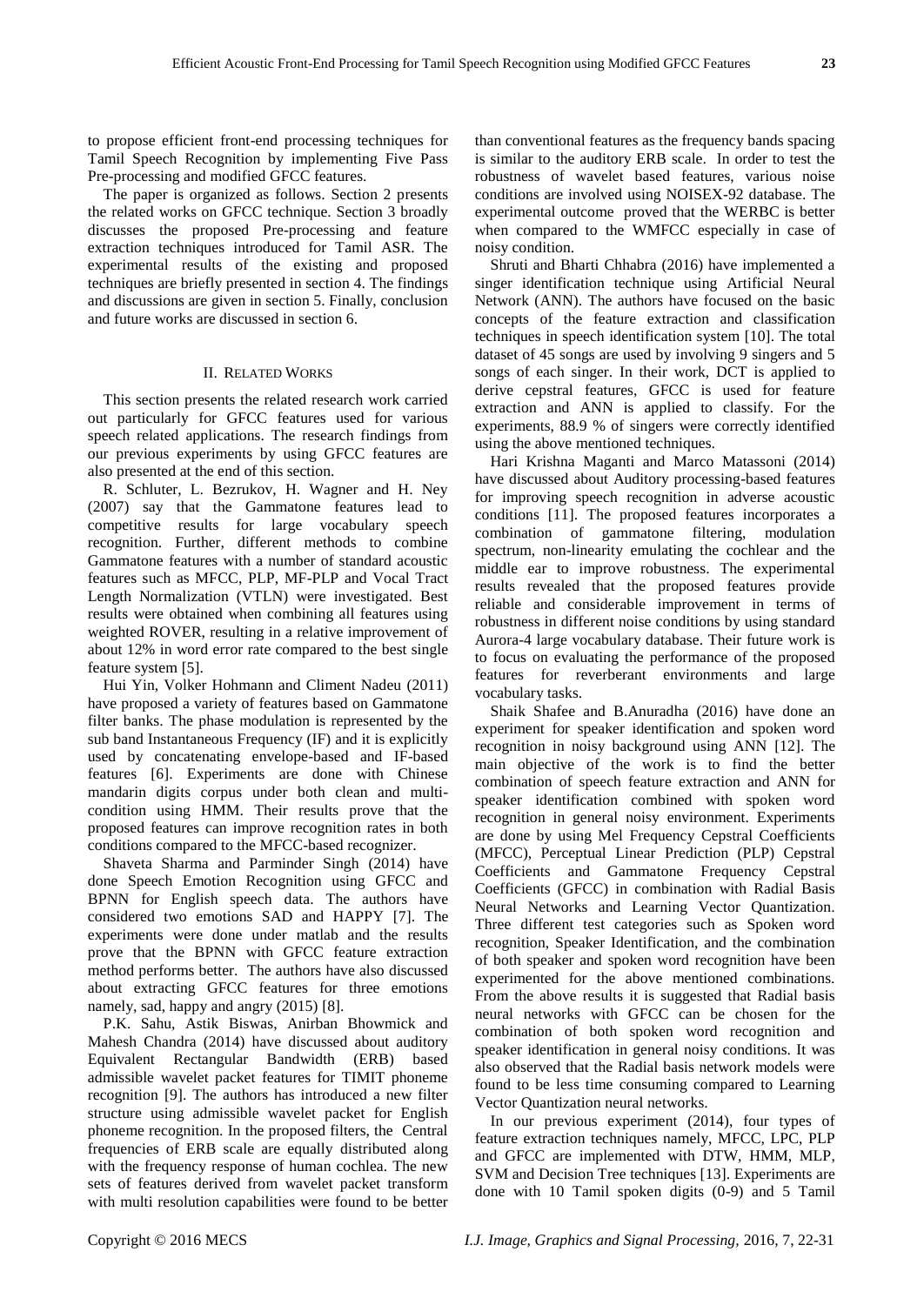spoken names collected from 4 different speakers with 10 repetitions. The total dataset size of 600 (15\*4\*10) were used and the performances of the above algorithms were deeply observed. Based on the outcome, it was found that the GFCC features provided better results and outperformed the other features for all the above mentioned speech recognition techniques. Particularly, the HMM, MLP and SVM techniques were found to be better for Tamil speech recognition. In another experiment (2015), the utterance level and speaker level performance for the adopted speech recognition techniques were clearly presented [14].

It is clearly observed from the prior experiments and analyzes that, the GFCC technique has outperformed all the other feature extraction techniques for Tamil speech recognition*.* Since, GFCC technique was found to be better for speaker independent Tamil speech recognition, next attempt is made for further improvements using *modified GFCC feature extraction techniques*. The subsequent section briefly explains about the proposed front-end processing.

#### III. EFFICIENT ACOUSTIC FRONT-END PROCESSING

Presenting good speech input and suitable feature vectors are very essential to achieve better results in ASR. Because, any speech pattern matching technique strongly depends on the type of input signal and feature vectors given as an input. The proposed technique addresses these two factors by producing better speech input signal and suitable features as an effective speech front-end processor. For this purpose, five pass pre-processing and modified GFCC feature extraction techniques are proposed and they are explained below.



Fig.2. Five Pass Pre-processing

#### *A. Five Pass Pre-processing*

Pre-processing is always required to improve the quality and clarity of an input. The speech signals need to be pre-processed before extracting the feature vectors, in order to increase the accuracy and efficiency of the speech recognition task. In this paper, *five pass preprocessing has been proposed using a series of five significant pre-processing techniques, namely, DC offset removal, amplification, equalization, tempo adjustment and silence removal* using Voice Activity Detection (VAD). Figure 2 shows the steps involved in five pass Pre-processing technique.

## *1) DC offset Removal*

Removing the DC offset from the speech signal is an important step in speech processing. DC offset generally refers to the mean amplitude, which is added to the signal during speech acquisition. It is normally undesirable in any signal processing related task, because it causes inaudible low level distortion to the input signal. Hence, it needs to be removed before performing Analog-to-Digital (A-D) conversion. Removal of DC offset performs a calculation to make the average positive and negative sample value. Therefore, the *mean amplitude value will become zero once the DC offset is being removed from the signal* [15].

#### *2) Equalization*

Equalization is an important technique which is mainly applied to manipulate the signals by boosting or reducing some specific frequencies. It removes any signal distortions caused by low and high frequency components. In this work, boosting has been applied between 80Hz and 5000Hz and the frequencies below this specified range are reduced. *This technique helps to understand the spoken words much better*. However, equalization may reduce the loudness of a signal. Thus, it is used before performing amplification.

## *3) Amplification*

Speech recognition applications are generally affected by many types of signal variations. Among them, the most common variation occurs due to the change in intensity also called amplitude. These variations are assumed to be slowly changing, which allows the system to update the amplitude scaling factor at relatively long intervals. The sensitivity of a human Ear varies according to the frequency and quality of the sound, although signal with a greater intensity level usually sounds louder.

Signal with better intensity can help to distinguish speech with one another. However, if the amplitude is not properly normalized, it provides limited performance for the ASR. Therefore, if the loudness of a signal is good, then the system can achieve better recognition performance.

Based on the above discussions, the amplitude adjustment is employed to modify the loudness of an input signal. The loudness provides the information about the intensity or energy of a signal. Better intensity information can be extracted by strengthening the loudness of an input signal. It also helps to

- **Improve the speech signal to maintain the original** speech intensity.
- Reduce variations during speech recordings.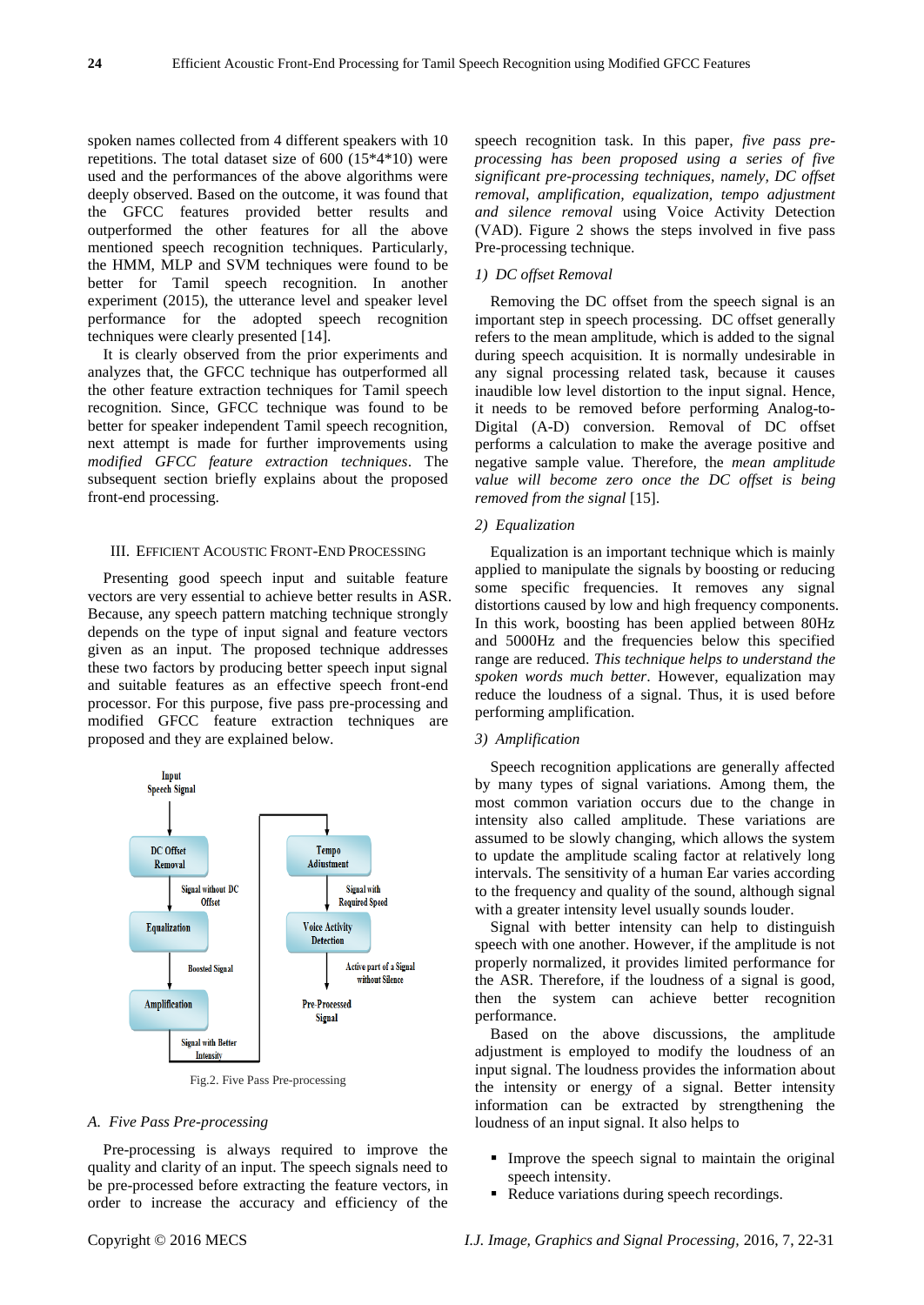Reduce common energy loss in transmission.

In order to achieve the above quality of an input signal, the amplitude adjustment technique has been executed. The amplification is applied to set the maximum volume required for the given signal. It is calculated and adjusted automatically without clipping. In this research work, an amplification level is set to 2.7dB. *Both amplification and equalization techniques help to reduce within word variation*.

## *4) Tempo Adjustment*

Speaking rate is a significant factor in speech recognition applications. Therefore, speaking in a faster or slower manner also has influence on the speech signal. However, even normal speakers will have a tendency to speak faster when using a speech recognition system. But, speaking rate affects both temporal and spectral characteristics of the signal. Therefore, the performance of the acoustic model will also degrade. Benzeghiba, M (2007) says that, the faster speaking rates may also result in more frequent and stronger pronunciation changes [16].

Likewise, Matthew Richardson *et al*. (1999) say that, the state-of-the-art of an ASR system perform significantly worse on fast speech [17]. Therefore, in this research work, *tempo adjustment is employed, to change the speed of an input signal, without modifying the pitch value*. As the proposed work involves different speakers who speak in a slow and fast manner, this step helps to maintain the required speed of a signal and also assist to reduce the speaking rate variation.

## *5) Silence Removal using Voice Activity Detection (VAD)*

Voice Activity Detection algorithm is widely used to identify the voiced and unvoiced region of a speech signal [18]. In general, a speech or speaker specific attributes are located in the voiced part, whereas the other undesirable components like silence or the background noise are located in the unvoiced part. Therefore, making useful discrimination between the voiced and unvoiced part can help to remove the irrelevant segment of a speech signal. The user/speaker usually takes a few seconds before and after saying a word while recording a speech utterance. So, the first and last 200 msec of a recorded speech signal might contain silence or irrelevant speech information. Therefore, *silence in the beginning and at the end of speech file is removed to reduce the end point detection error*.

The original input speech signal is passed through the above five steps. As a result, an effective pre-processed signal is obtained with better quality and intelligibility. Also, the *proposed pre-processed signals are found to be louder and clear when compared with original signals*. Figure 3 and Figure 4 show the spectrogram of the original and Pre-processed input speech signal for the word "poojiam" uttered by four different speakers respectively. These Pre-processed signals are then used as an input for the modified feature extraction using GFCC technique.

## *B. Modified Feature Extraction using GFCC*

Speech recognition performance can vary according to the type of feature extraction technique adopted for the particular application. The proposed methodology focuses on providing suitable features as an effective speech front-end using three different modified GFCC features. The subsequent sections explain the same in detail.

## *1) Feature Extraction using Multi Taper Yule Walker AR - GFCC (MTYW-GFCC)*

An efficient feature extraction technique should extract the most useful spectral information from a signal, which can improve the recognition performance. This can be accomplished by using Power Spectral Density (PSD) estimation that extracts the frequency response of a signal. A power spectrum shows the amplitudes of all frequency components present in a segment of signal that can provide better discrimination between the speech segments. It helps to understand where the average power is distributed as a function of frequency.



Fig.3. Spectrogram of the Original Input Speech Signal for the Word "Poojiam" Uttered by Four Different Speakers.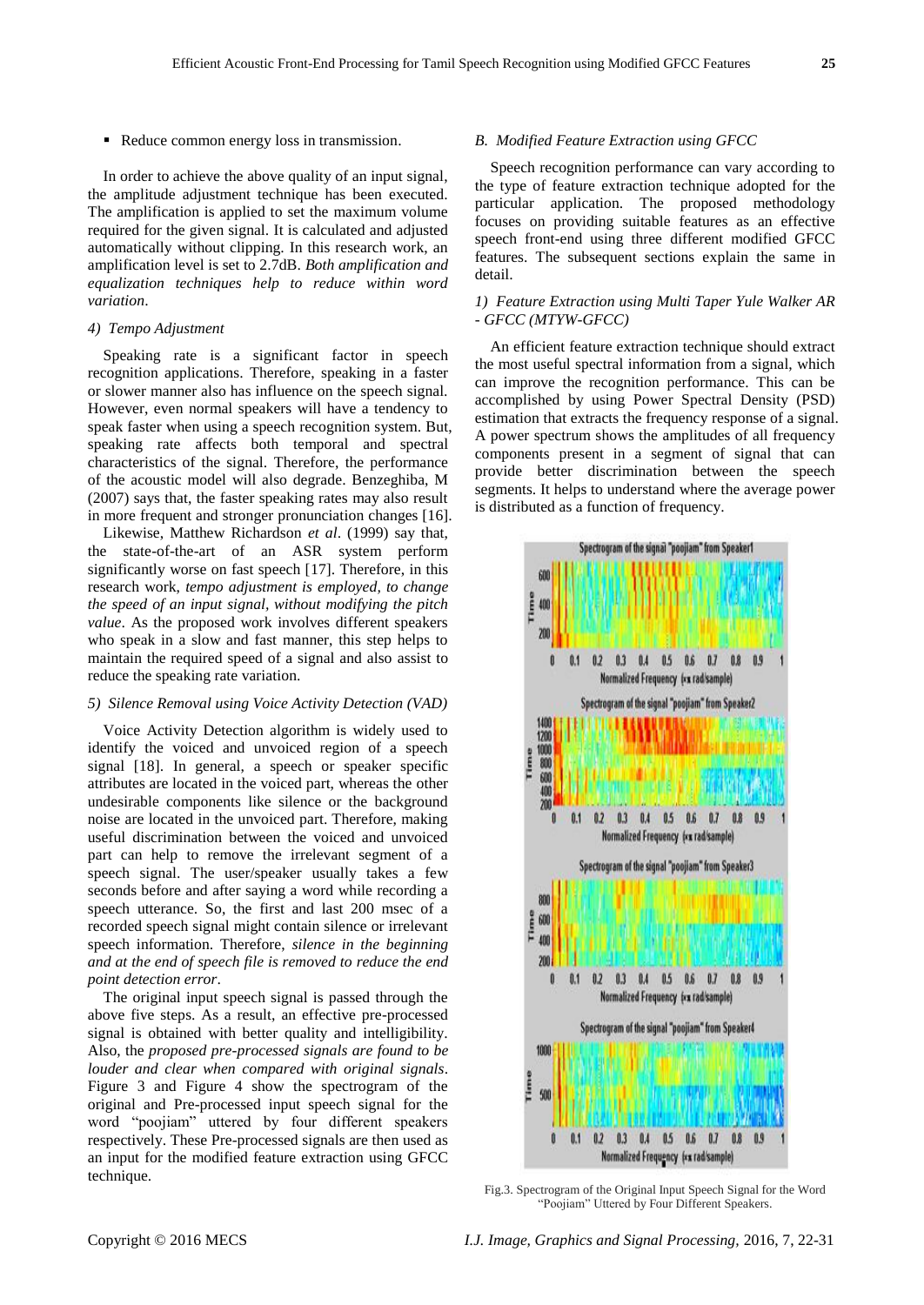

Fig.4. Spectrogram of the Pre-Processed Input Speech Signal for the Word "Poojiam" Uttered by Four Different Speakers.

One of the efficient techniques used for this purpose is windowing method. The most commonly used method is hamming window which has some limitations. Using hamming window, only one sample can be extracted in each segment. In general, taking a single sample from a signal does not provide an efficient estimate of its spectral properties and it does not help to achieve robust performance. The above problem can be solved by using the multi taper windowing method, where it is *possible to take multiple independent spectral components from a same sample* [19].

# *Multi Taper Windowing*

In multi taper windowing, each data taper is multiplied element-wise to estimate the signal power at each frequency component. By optimizing a filter function, multiple windows can be derived which can effectively control the sidelobe and can prevent leakage of frequencies outside the bandwidth resolution. The resultant windowed signal provides the statistically independent estimate of the underlying spectrum as each taper is pair-wise orthogonal to all the other tapers. The final spectrum is obtained by taking an average of all the tapered spectra. The experimental results have proved that the multi taper method provides small bias and low variance, as long as the PSD spectrum is flat and the frequency resolution is predetermined. The resultant signal obtained from multi taper windowing is then passed to the PSD for performing spectral analyzes.

## *Yule-Walker AR Power Spectrum*

Parametric techniques are better than non-parametric techniques in performing PSD estimation. In the previous experiments, the performance evaluation of windowing methods and PSD estimation is done [20]. The performance comparison of Yule Walker AR and Welch methods are evaluated based on both subjective and objective measures. It is noticed from the experimental outcomes that, the Yule walker AR method has produced better results. Based on the outcome, the Yule-Walker method is implemented to estimate the PSD of an input speech signal. It fits an Auto Regressive (AR) model to the windowed input data so as to minimize the forward prediction error in the least squares sense. This is done by Levinson-Durbin recursion algorithm. The output column vector contains the estimate of the PSD with equally spaced frequency points.

# *Multi Taper Windowing for Yule Walker AR Power Spectrum*

The *particular novelty of the proposed method* is, instead of performing a regular feature extraction from an input signal, the metrics of multi taper windowing, power spectrum and weight estimation are additionally given as an input to the feature extraction. It is implemented as follows:-

- The pre-processed signal which is divided into short frames are multiplied by the multi taper windowing method,
- The spectrum and the multi taper weight have been estimated,
- Subsequently, Yule walker AR power spectrum is estimated using Levinson-Durbin Recursion algorithm, and
- In the final stage, mean value of a spectrum, multi taper weight and the estimated power spectrum from the Yule Walker AR method has been added to the signal.

The detailed descriptions of the steps involved in MTYW-GFCC feature extraction are presented in the following algorithm. In this research work, better performance has been achieved when the frame size is assigned to 240, frame shift is assigned to 120 and the number of tapers is assigned to 8. By using  $4<sup>th</sup>$  order Yule Walker AR spectrographic analyzes, an important region of signal which is related to the speech signal is determined.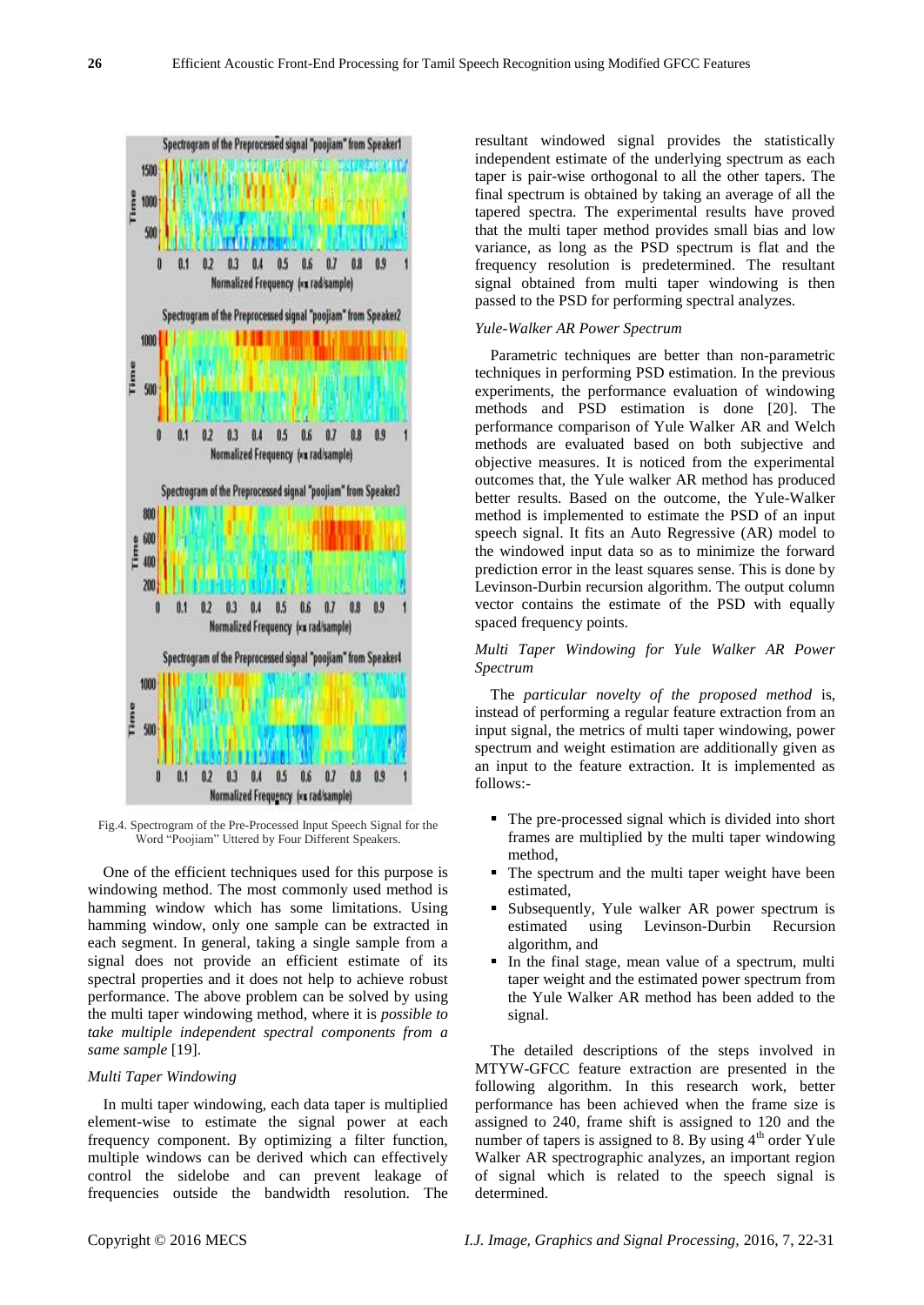The experimental results confirm that the MTYW-GFCC features have increased the recognition accuracy and it is presented in section 4. Based on the significant improvements achieved by the above feature extraction techniques, the combinational features are implemented subsequently.

*Proposed Algorithm*

| Step 1: | Take an input signal,                                                                                                                                    |  |  |  |  |  |
|---------|----------------------------------------------------------------------------------------------------------------------------------------------------------|--|--|--|--|--|
| Step 2: | Divide the signal into N frames,                                                                                                                         |  |  |  |  |  |
| Step 3: | Perform multi taper windowing, where,                                                                                                                    |  |  |  |  |  |
|         | matrix of size (frame size X number of                                                                                                                   |  |  |  |  |  |
|         | windows) containing the tapers (Window                                                                                                                   |  |  |  |  |  |
|         | Functions) as column vectors,                                                                                                                            |  |  |  |  |  |
| Step 4: | Estimate the weights based on the vector                                                                                                                 |  |  |  |  |  |
|         | length, number of windows and number of                                                                                                                  |  |  |  |  |  |
|         |                                                                                                                                                          |  |  |  |  |  |
|         | FFT bins.                                                                                                                                                |  |  |  |  |  |
| Step 5: | Perform the PSD estimation for each frame                                                                                                                |  |  |  |  |  |
|         | (one frame per column),                                                                                                                                  |  |  |  |  |  |
| Step 6: | Take the mean value of power spectrum,                                                                                                                   |  |  |  |  |  |
| Step 7: | Multiply the signal using estimated multi                                                                                                                |  |  |  |  |  |
|         | tapered window,                                                                                                                                          |  |  |  |  |  |
| Step 8: | Perform Yule Walker AR PSD estimation,                                                                                                                   |  |  |  |  |  |
| Step 9: | Add Multi peak weights and the values<br>obtained from <i>step</i> 6,7 and 8, to the multi<br>taper windowed signal and generate a new<br>speech signal, |  |  |  |  |  |
|         |                                                                                                                                                          |  |  |  |  |  |
|         |                                                                                                                                                          |  |  |  |  |  |
|         |                                                                                                                                                          |  |  |  |  |  |
|         | <b>Step 10:</b> Pass the resultant signal obtained from <i>step</i> 9                                                                                    |  |  |  |  |  |
|         |                                                                                                                                                          |  |  |  |  |  |
|         | to the gammatone filtering, and                                                                                                                          |  |  |  |  |  |
|         | <b>Step 11:</b> Extract the MTYW-GFCC feature vectors.                                                                                                   |  |  |  |  |  |

## *2) Combinational Features using MTYW-GFCC with Formant Frequencies (MTYW-GFCC-FF)*

In order to make discrimination between each word, the combinational features are proposed by combining the MTYW-GFCC features with Formant Frequencies. Formant frequencies are vocal tract resonances, the frequency of which depends on the length of the tongue or tongue advancement. It can effectively distinguish the meaningful frequency components of human speech patterns. The first two formants are particularly important in speech recognition. At least three formants are generally required and up to five formants are needed for achieving high performance. In this work, the first five formant frequencies are obtained from the polynomial

roots generated by the LPC that represent the vocal tract filter.

Using the normalized FFT, the amplitude of the formant frequencies is obtained. Figure 5 shows the first five formant frequencies extracted for the word "poojiam". Since these features are specifically used to distinguish vowels, it helps to recognize Tamil spoken words depend on the vowels present in an input signal. Better results are achieved with these combinational features, since the formant frequencies have the ability to reduce the mismatch between training and deployment environment.



Fig.5. First Five Formants Extracted for the Word "poojiam"

## *3) Frequency Warping and Feature Normalization using LPC and CMN (FWCMN-MTYW-GFCC-FF)*

Next, an attempt is made to reduce the speaker and channel variations which affect the ASR performance. For this purpose, frequency warping and feature normalization techniques are implemented after applying the above proposed combinational features. In this research work, initially, the frequency warping is applied to the five pass pre-processed input signal and then the modified features and combinational features are extracted. Finally, the combinational feature vectors are normalized by applying the CMN technique. Figure 6 shows the frequency warping and feature normalization using LPC and CMN.



Fig.6. Frequency Warping and Feature Normalization using LPC and CMN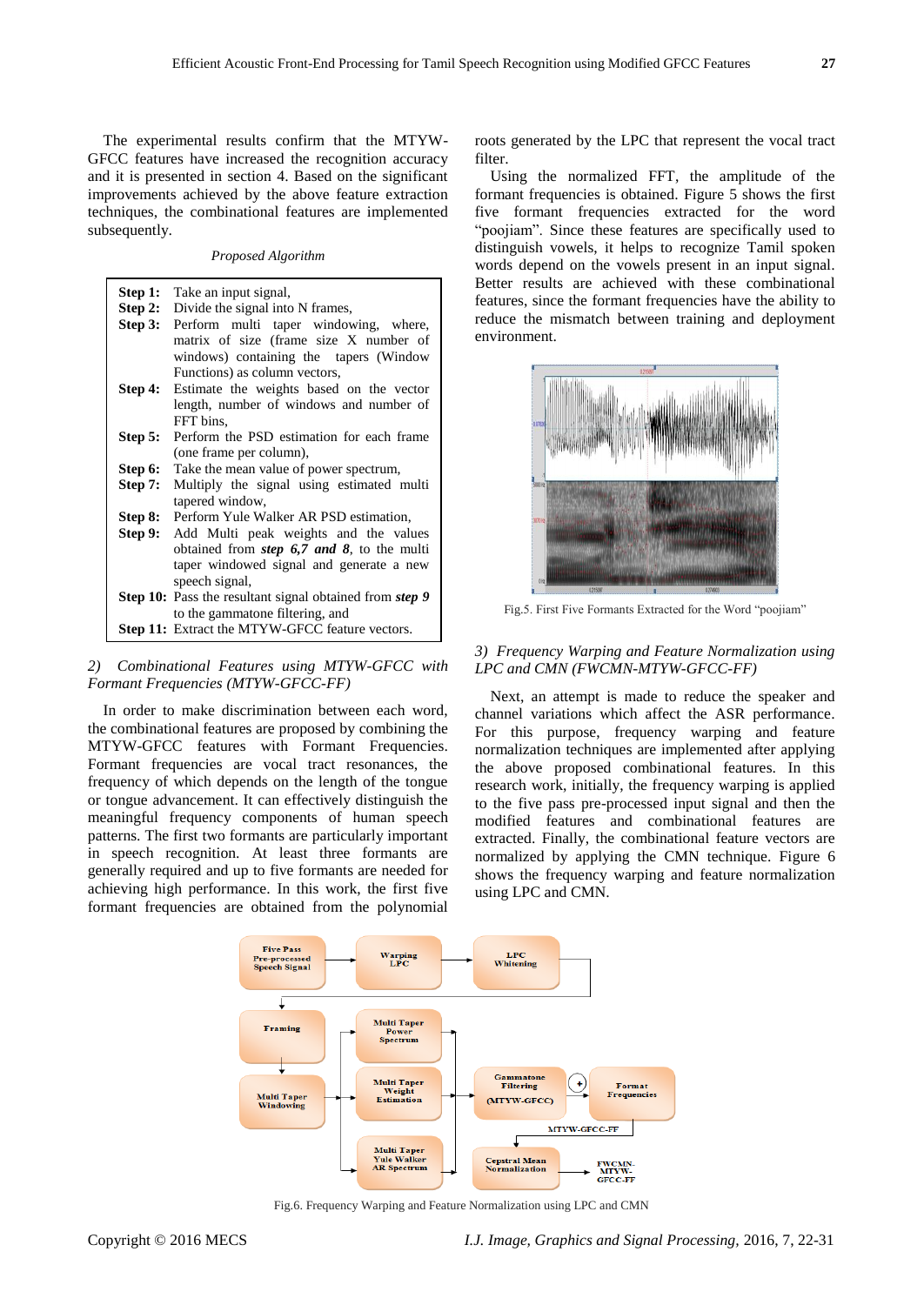Variations between words will increase when the number of speakers try to utter the same word in different ways. Moreover, the speaker characteristics may vary due to the difference in the glottal waveforms, vocal tract lengths and speaking rates. All these variations can be eliminated by using the frequency warping technique which can assist to normalize the Vocal Tract Length (VTL).

The length of the VTL is an important acoustic variation among speakers, where, the length of the vocal tract is different for male and female speakers (i.e. female VTL is shorter than male VTL). Based on this characteristic, the formant frequencies produced by different speakers can vary up to 25% [21]. It causes a serious mismatch between different speakers due to the change in vocal tract shape [22]. This issue can be reduced by normalizing the VTL.

## *Frequency Warping using LPC*

Frequency warping has a high level of significance in improving the performance of the speaker independent speech recognition systems [23]. As speaker independent system involves different speakers, the frequency warping is performed by applying the time varying all pole filter using LPC and it is explained below.

## *Warped Linear Predictive Coding (WLPC)*

The standard form of LPC analyzes is employed to divide the signal into a smoothed spectral format. In this research work, warping LPC is applied to change the frequency resolution of an input speech signal. WLPC is an alternative technique of LPC, where the spectral representation of the system is customized using the first order all pass filter. For this purpose, all the unit delay elements are replaced by the  $1<sup>st</sup>$  order all-pass filters.

Applying WLPC has the following benefits.

- It facilitates the signal by warping the spectra,
- Minimizes the speaker variations and help to preserve the important speech information,
- Reduces the bit rate required for a given speech signal, and
- Improves the intelligibility and the naturalness of the speech without changing pitch.

Applying WLPC is used to shift the resonant frequencies of the LPC model to the Infinite Impulse Response (IIR) filter, by substituting an all-pole system for each delay element. The LPC warping technique is used to warp an all-pole filter defined by numerator coefficients using a first order all pass substitution with alpha value. It generates a new filter with poles and zeros defined by polynomials *B* and *A*. In this research work, a  $12<sup>th</sup>$  order LPC autoregressive model is used for warping an input signal and the resultant signal contains an all pole filter coefficients. Next, it resynthesizes the resultant LPC parameters using the noise excitation. The warping parameter  $\alpha$  is selected between 0.1 and 0.3. Subsequently, LPC whitening method is adopted to whiten the signal and to preserve the formant frequency

components of a signal. It is also be useful for whitening the noisy components present in the signal and maintains the frequency attribute of the signal.

Thus, the WLPC can effectively normalize the vocal tract length variations and moreover the frequency warped signal has also improved the perceptual quality and the intelligibility of the signal. The frequency warped signal is then used as an input for the above proposed techniques where the modified features are extracted. Finally, the resultant feature vectors are normalized using Cepstral Mean Normalization (CMN) as described below.

*Feature Normalization using Cepstral Mean Normalization*

The characteristics of a signal can change according to the microphone distance and the type of microphone used for speech acquisition. CMN is the most widely used to eliminate the speech signal components suffer from channel distortions. It effectively works in removing additive noise as well as channel noise. It uses the simplest method for feature normalization, by forcing the mean value of each element of the Cepstral feature vector, to be zero for all utterances [24].

Generally, the mean value of the signal conveys the spectral characteristics of the microphone and room acoustics, and it is not often reliable in signal processing. The mean value of the Cepstral coefficients is calculated across the whole utterance and then subtracted from each frame. The CMN is performed as follows:

Let  $X = \{X_0, X_1, X_{T-1}\}\)$  be the Cepstral vectors computed using short term analyzes, then the sample mean is represented by the following expression (1).

$$
\overline{X} = \frac{1}{T} \sum_{t=0}^{T-1} X_t
$$
 (1)

and, the CMN is represented as follows (2).

$$
\widehat{X}_t = X_t - \overline{X}
$$
 (2)

where, signal corresponding to  $X_t$  is processed by a linear filter. *CMN can help to reduce three types of distortions, namely, environment distortions, channel distortions, and intra speaker effects*. Therefore, the robustness can be achieved once the mean vector is subtracted from the feature vectors. The performances of the above proposed techniques are discussed in the next section.

#### IV. EXPERIMENTAL RESULTS

The performance evaluation of the existing and proposed techniques are presented in this section. Experiments are done with 10 Tamil spoken digits (0-9) and 5 spoken names from 30 different speakers. To make utterance variation, the speakers uttered the same word at different interval of time. The utterances consist of 10 repetitions from 15 male and 15 females. The total size of the dataset is 15\*30\*10=4500. The utterances were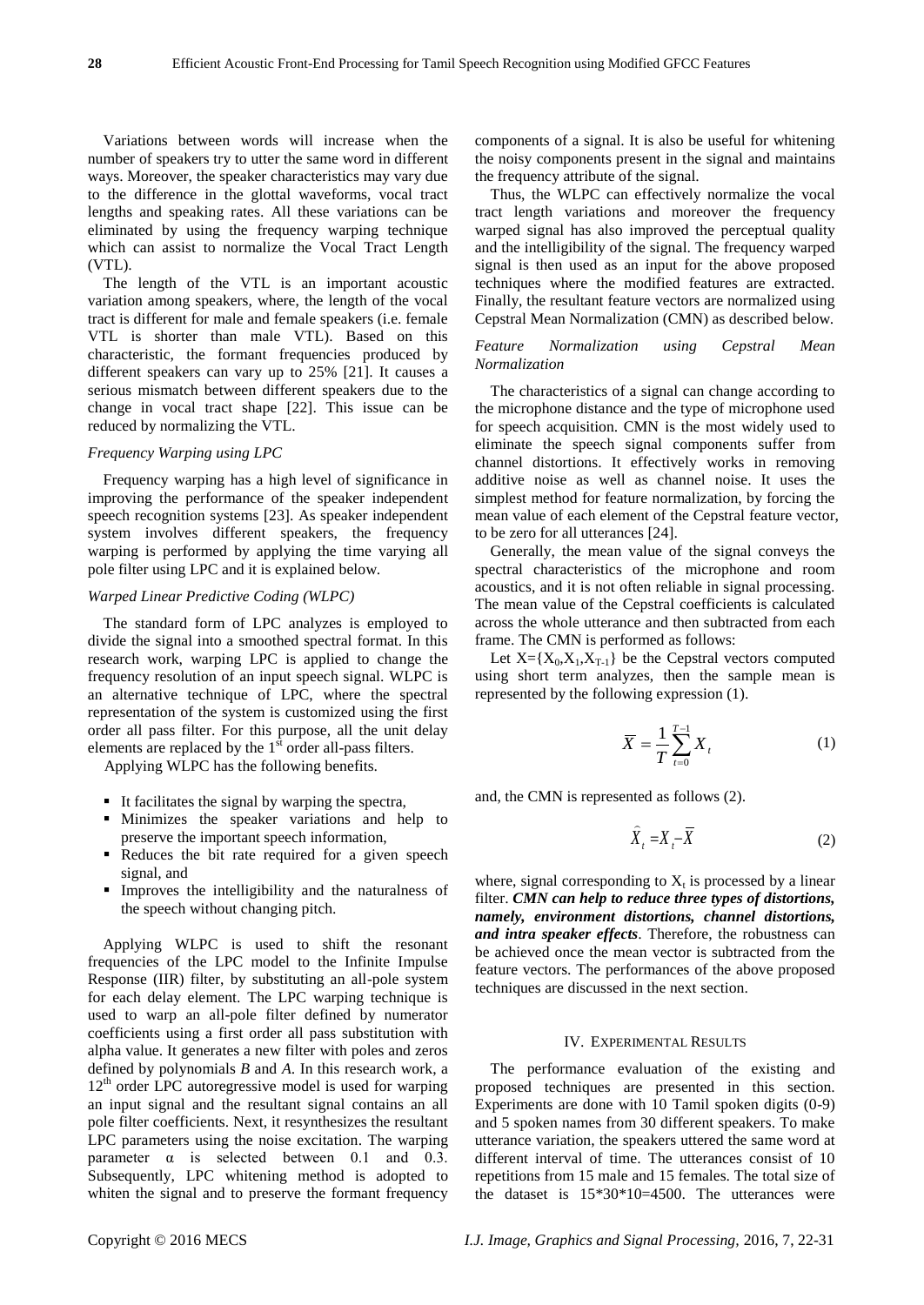recorded at 16 KHz sampling rate using audacity software at a silence environment.

In this experiment, 60% of dataset is given for training and the remaining 40% of dataset are used for testing. The performances of these techniques are analyzed based on two metrics, namely, Word Recognition Rate (WRR) and Real Time Factor (RTF).The results obtained by applying the proposed five pass pre-processing and three modified GFCC techniques are shown in the following Table 1.

Table 1. Performance Evaluation of Proposed Techniques

| <b>Speech</b><br><b>Recognition GFCC</b><br><b>Techniques</b> |       | <b>GFCC</b><br>with Five<br>Pass<br>Pre-<br>processing | MTYW-<br><b>GFCC</b> | MTYW-<br>GFCC-<br>FF | <b>FWCMN-</b><br>MTYW-<br><b>GFCC-FF</b> |
|---------------------------------------------------------------|-------|--------------------------------------------------------|----------------------|----------------------|------------------------------------------|
| <b>HMM</b>                                                    | 96    | 97.18                                                  | 97.81                | 98.54                | 99.06                                    |
| <b>MLP</b>                                                    | 93.53 | 95.83                                                  | 96.15                | 96.15                | 96.15                                    |
| <b>SVM</b>                                                    | 93.52 | 95.93                                                  | 96.14                | 96.14                | 96.14                                    |

From the above results, it is clear that the proposed front-end processing techniques are lead to competitive results for Tamil speech recognition. The usage of the above techniques has substantially improved the recognition rate for the dataset used. As per the experimental outcomes, it is shown that the five pass preprocessing technique has demonstrated the significant performance improvements for all the three speech recognition techniques adopted for this study. The improvements in WRR of 1.19%, 2.98% and 2.99% has been achieved for the HMM, MLP and SVM techniques respectively. In same way, the developed MTYW-GFCC features have increased the recognition accuracy for all the three speech recognition techniques involved in this research work.



Fig.7. Performance Evaluation of Proposed Technique based on Real Time Factor

Likewise, very good results are achieved by using MTYW-GFCC-FF, where the WRR of 98.54% has been achieved for the HMM technique. Similar to the above proposed techniques, it is evident from the experiments that the FWCMN-MTYW-GFCC-FF has increased the WRR up to 99.06% for the HMM technique. Also, the techniques have some significant improvement in reducing the processing time. The average testing time taken for MLP and SVM techniques has been reduced with the proposed techniques which is shown in Figure 7.

## V. FINDINGS AND DISCUSSIONS

The main objective of this paper is, to propose a suitable pre-processing and feature extraction techniques for speaker independent isolated speech recognition for Tamil language. Accordingly, the merits of GFCC technique have been considered and improved using fivepass Pre-processing and modified feature extraction techniques.

In the proposed work, initially the five pass preprocessing technique has been applied and the improvements are tested with existing GFCC feature extraction method. Then, the GFCC feature extraction has been modified with multi taper and Yule walker AR power spectrum method. Subsequent improvements are achieved by using the MTYW-GFCC features for all the three techniques involved. Based on the improvements gained with the MTYW-GFCC features, the combinational features using formant frequencies were implemented. The combinational features were also improved the recognition accuracy for HMM technique.

Furthermore, in order to reduce both speaker and channel variations, frequency warping and feature normalization techniques were implemented. The FWCMN-MTYW-GFCC-FF has provided very good results for HMM when compared with the MLP and SVM. The reason is that, the statistical methods can learn as much information as possible from the data to build unique model for each speech patterns. The learning based approaches works based on the fewer assumptions made on input data. It was found that continues improvements were gained with the proposed preprocessing and modified GFCC features. The highest recognition rate achieved with the existing GFCC using HMM, MLP and SVM technique are 96.5%, 92.8% and 92.9% respectively. The maximum accuracy of 99.06%, 96.15% and 96.14% was achieved with the HMM. From the outcome, it is proved that better results were achieved for all the speakers enrolled in this study.

## VI. CONCLUSION AND FUTURE WORK

The main objective of this research work is to propose a novel preprocessing and feature extraction technique for speaker independent isolated speech recognition system for Tamil language. For Tamil speech recognition, only MFCC and LPC feature extraction techniques are implemented using HMM and Back propagation techniques. The most recent feature extraction techniques like GFCC and other machine learning techniques were not carried out for Tamil ASR. Hence, in this research work the GFCC and other machine learning techniques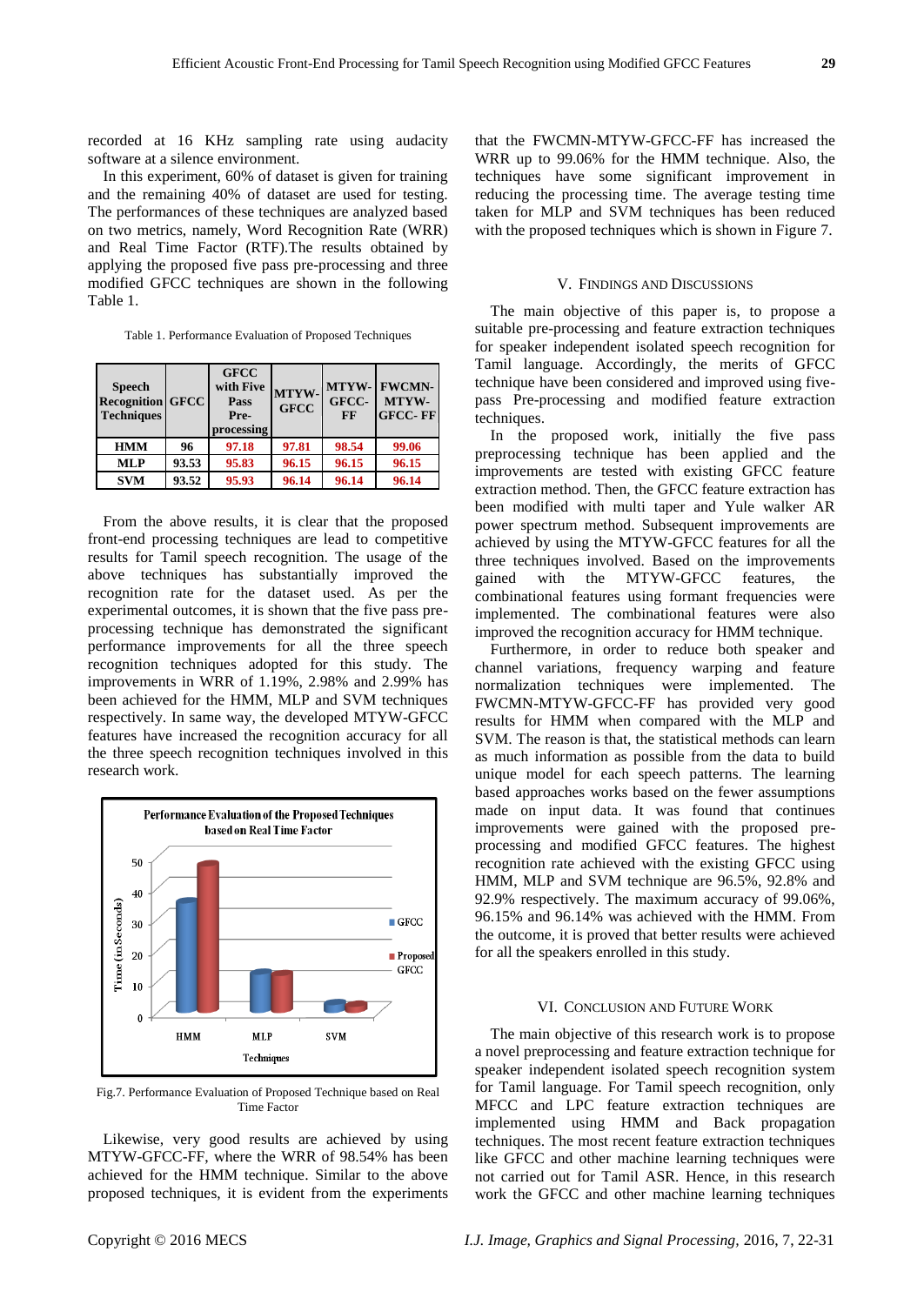were implemented. The results proved that the GFCC features are best suited for all the recognition techniques involved in this work. Further, the best methods have been chosen and the proposed techniques were applied and its performances are verified.

One pre-processing technique and three different feature extraction technique were proposed namely MTYW-GFCC, MTYW-GFCC-FF and FWCMN-MTYW-GFCC-FF. The proposed pre-processing and feature extraction techniques has moderately increased the performance of the Tamil speech recognition based on WRR and RTF. Better results were achieved with HMM, MLP and SVM techniques with increased accuracy. It is also observed that the proposed methods have reduced the testing time for MLP and SVM techniques. Based on the improvements achieved with the proposed methods, this research work will be further extended for Tamil ASR under different noisy conditions in future.

#### **REFERENCES**

- [1] Urmila Shrawankar and Vilas Thakare, "Techniques for Feature Extraction in Speech Recognition System: A Comparative Study", *International Journal of Computer Applications in Engineering, Technology and Sciences (IJCAETS)*, pp. 412-418, 2010.
- [2] Chadawan Ittichaichareon, Siwat Suksri and Thaweesak Yingthawornsuk, "Speech Recognition using MFCC" *International Conference on Computer Graphics, Simulation and Modeling (ICGSM'2012,)* July 28-29, Pattaya (Thailand), 2012.
- [3] J.R Deller, J.G. Proakis and F.H.L. Hansen, Discrete-*Time Processing of Speech Signals*, IEEE Press, chapter 12, 2000.
- [4] Y. Lee and K.W. Hwang, "Selecting Good speech Features for Recognition", *ETRI Journal*, Vol. 18(1), 1996.
- [5] Hui Yin, Volker Hohmann and Climent Nadeu, "Acoustic features for speech recognition based on Gammatone filterbank and instantaneous frequency", Speech *Communication* 53, pp. 707–715, 2011.
- [6] R. Schluter, L. Bezrukov, H. Wagner and H. Ney, ―Gammatone features and feature combination for large vocabulary speech recognition" in ICASSP 2007, Vol.4, pp. 649–654, 2007.
- [7] Shaveta Sharma and Parminder Singh, "Speech Emotion Recognition using GFCC and BPNN", *International Journal of Engineering Trends and Technology (IJETT)*, Vol.18 (6), pp, 321-322, ISSN: 2231-5381, 2007.
- [8] Shaveta Sharma and Parminder Singh, "Extracting GFCC Features for Emotion Recognition from Audio Speech Signals", *International Journal of Advanced Research in Computer Science and Software Engineering (IJARCSSE)*, Vol.5(1), pp.89-91, ISSN: 2277 -128X, 2015.
- [9] P.K. Sahu, Astik Biswas, Anirban Bhowmick and Mahesh Chandra, " Auditory ERB like admissible wavelet packet features for TIMIT phoneme recognition", *Engineering Science and Technology, an International Journal,* Vol. 17, pp. 145-151, 2014.
- [10] Shruti and Bharti Chhabra, "An Approach For Singer Identification Technique Using Artificial Neural Network", *International Journal of Engineering Research and Modern Education (IJERME)*, Vol. 1(1), pp-16-23, ISSN (Online): 2455 - 4200, 2016.
- [11] Hari Krishna Maganti and Marco Matassoni, "Auditory processing-based features for improving speech recognition in adverse acoustic conditions", *EURASIP Journal on Audio, Speech, and Music Processing*, Vol. 1(21), pp- 1-9, 2014.
- [12] Shaik Shafee and B.Anuradha, " Speaker Identification and Spoken word Recognition In Noisy Background using Artificial Neural Networks, *International Conference on Electrical, Electronics, and Optimization Techniques (ICEEOT) - 2016*, IEEE.
- [13] C. Vimala and V. Radha, Suitable Feature Extraction and Speech Recognition Technique for Isolated Tamil Spoken Words, *International Journal of Computer Science and Information Technologies (IJCSIT)*, Vol. 5 (1), pp. 378- 383,ISSN:0975-9646, 2014.
- [14] C. Vimala and V. Radha, Isolated Speech Recognition System for Tamil Language using Statistical Pattern Matching and Machine Learning Techniques, *Journal of Engineering Science and Technology (JESTEC)*, Vol. 10 (5), pp.617-632, 2015.
- [15] Abhishek Singh and Pravin Katwe, "Study of decaying dc removal techniques", *Bachelor Thesis in Electrical Engineering*, National Institute of Technology, Rourkela, 2010.
- [16] M. Benzeguiba, R.D Mori, O. Deroo, S. Dupon, T. Erbes, D. Jouvet, L. Fissore, P. Laface, A. Mertins, C. Ris, R. Rose, V. Tyagi, and C. Wellekens, "Automatic Speech Recognition and Speech Variability: a Review", Speech *Communication* 49, pp. 763–786, 2006.
- [17] Matthew Richardson, Mei-Yuh Hwang, Alex Acero, and Xuedong Huang, "Improvements on Speech Recognition for Fast Talkers", Proceedings of the Euro speech *Conference,* 1999.
- [18] Nitin, N. Lokhande, Navnath, S. Nehe and Pratap, S. Vikhe, "Voice Activity Detection Algorithm for Speech Recognition Applications‖, *IJCA Proceedings on International Conference in Computational Intelligence (ICCIA)*, Vol. 6, pp. 5-7, 2011.
- [19] M. Hansson and G. Salomonsson, "A Multiple Window Method for Estimation of Peaked Spectra", IEEE *Transaction on Signal Processing*, Vol.45 (3), pp. 778- 781, 1997.
- [20] V. Radha, C. Vimala and M. Krishnaveni, "Power Spectral Density Estimation using Yule Walker AR method for Tamil Speech Signal", *International Conference on Information Systems for Indian Languages (ICISIL 2011*), Springer, pp.284-288, ISBN:978-3-642- 19402-3-1865-0929, 2011.
- [21] L. Lee and R.C Rose, "Speaker Normalization Using Efficient Frequency Warping Procedures", *IEEE International Conference on Acoustics, Speech, and Signal Processing, ICASSP-96*, Atlanda, GA, pp. 353-356, 1996.
- [22] Wakita. K, "Normalization of vowels by vocal-tract length and its application to vowel identification", *IEEE Transactions on Acoustics, Speech, and Signal Processing,*  Vol. 25, pp. 183–192,1997.
- [23] Hemant Misra, "Multi-stream Processing for Noise Robust Speech Recognition", *Doctoral thesis*, Swiss Federal Institute of Technology (EPFL), Lausanne, Switzerland, March 2006.
- [24] http://www.ee.uwa.edu.au/~roberto/research/speech/ local/entropic/HAPIBook/node85.html.